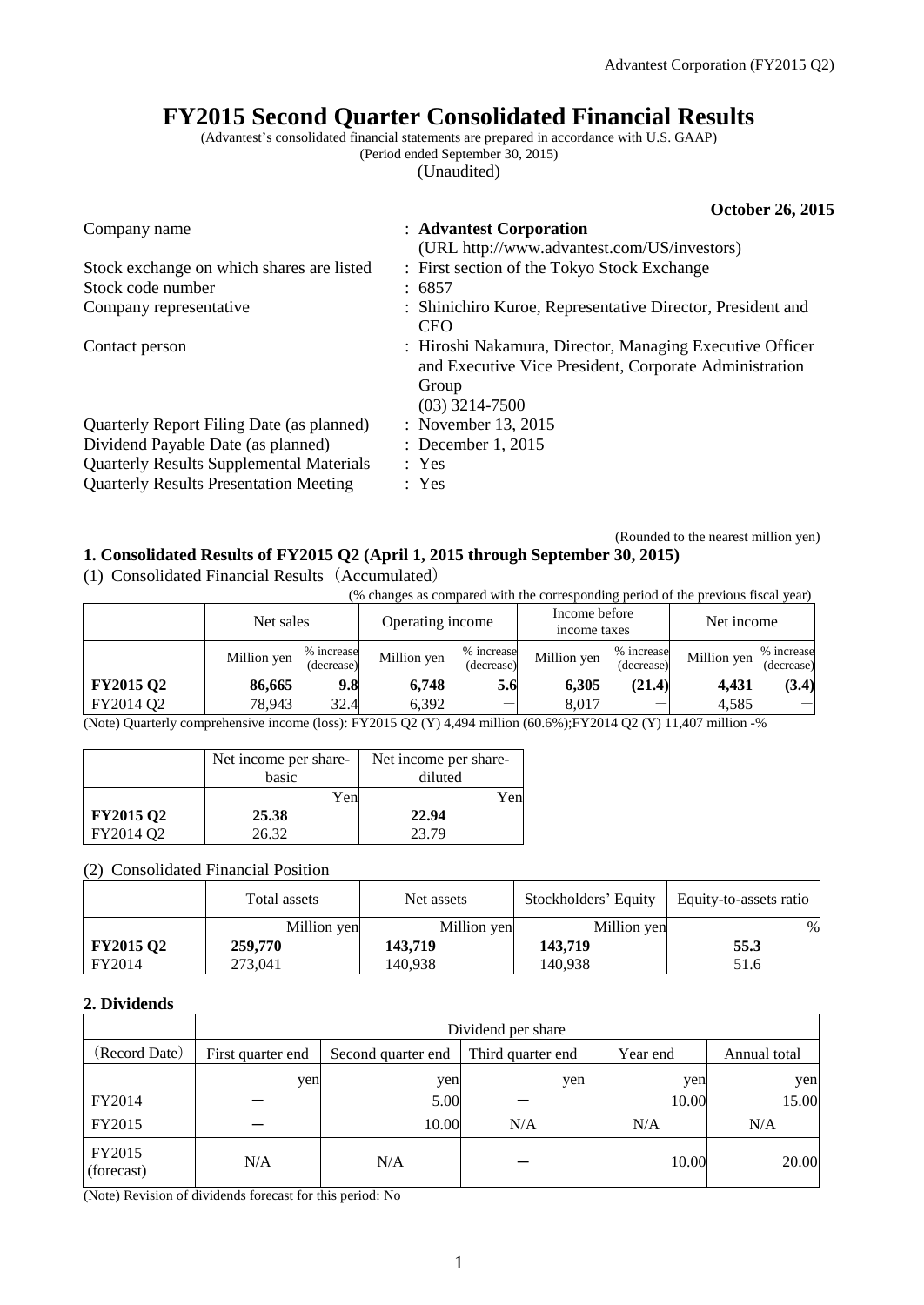#### **3. Projected Results for FY2015 (April 1, 2015 through March 31, 2016)**

|--|

|        | Net sales   |       | <b>Operating</b><br><i>n</i> come |        | Income before<br>income taxes |        | Net income    |        | Net income per<br>share |     |
|--------|-------------|-------|-----------------------------------|--------|-------------------------------|--------|---------------|--------|-------------------------|-----|
|        | Million yen |       | % Million yen                     |        | % Million yen                 |        | % Million yen | $\%$   |                         | Yen |
| FY2015 | 160.000     | (2.0) | 10.000                            | (31.6) | 9,500                         | (49.6) | 6.700         | (48.3) | 38.38                   |     |

(Note) Revision of projected results for this period: Yes

Please see "(3) Prospects for the Current Fiscal Year" on page 6 for details.

#### **4. Others**

- (1) Material changes in subsidiaries during this period (changes in scope of consolidation resulting from changes in subsidiaries): No
- (2) Use of simplified accounting method and special accounting policy for quarterly consolidated financial statements: Yes

(Note) Please see "2. Others" on page 7 for details.

- (3) Accounting changes:
	- 1) Changes based on revisions of accounting standard: No
	- 2) Changes other than 1) above: No
- (4) Number of issued and outstanding stock (common stock):
	- 1) Number of issued and outstanding stock at the end of each fiscal period (including treasury stock): FY2015 Q2 199,566,770 shares; FY2014 199,566,770 shares.
	- 2) Number of treasury stock at the end of each fiscal period:
	- FY2015 Q2 24,993,746 shares; FY2014 25,020,294 shares.
	- 3) Average number of outstanding stock for each period (cumulative term): FY2015 Q2 174,565,559 shares; FY2014 Q2 174,189,320 shares.

#### **Status of Quarterly Review Procedures**

This quarterly financial results report is not subject to quarterly review procedures by independent auditors under Japan's Financial Instruments and Exchange Law. At the time of release of this report, such quarterly review procedures under the Financial Instruments and Exchange Law have not been completed.

#### **Explanation on the Appropriate Use of Future Earnings Projections and Other Special Instructions**

This document contains "forward-looking statements" that are based on Advantest's current expectations, estimates and projections. These forward-looking statements are subject to known and unknown risks, uncertainties and other factors that may cause Advantest's actual results, levels of activities, performance or achievements to be materially different from those expressed or implied by such forward-looking statements. These factors include: (i) changes in demand for the products and services produced and offered by Advantest's customers, including semiconductors, communications services and electronic goods; (ii) circumstances relating to Advantest's investment in technology, including its ability to timely develop products that meet the changing needs of semiconductor manufacturers, communications network equipment and components makers and service providers; (iii) significant changes in the competitive environment in the major markets where Advantest purchases materials, components and supplies for the production of its products or where its products are produced, distributed or sold; and (iv) changes in economic conditions, currency exchange rates or political stability in the major markets where Advantest procures materials, components and supplies for the production of its principal products or where its products are produced, distributed or sold. A discussion of these and other factors which may affect Advantest's actual results, levels of activities, performance or achievements is contained in the "Operating and Financial Review and Prospects", "Key Information - Risk Factors" and "Information on the Company" sections and elsewhere in Advantest's annual report on Form 20-F, which is on file with the United States Securities and Exchange Commission.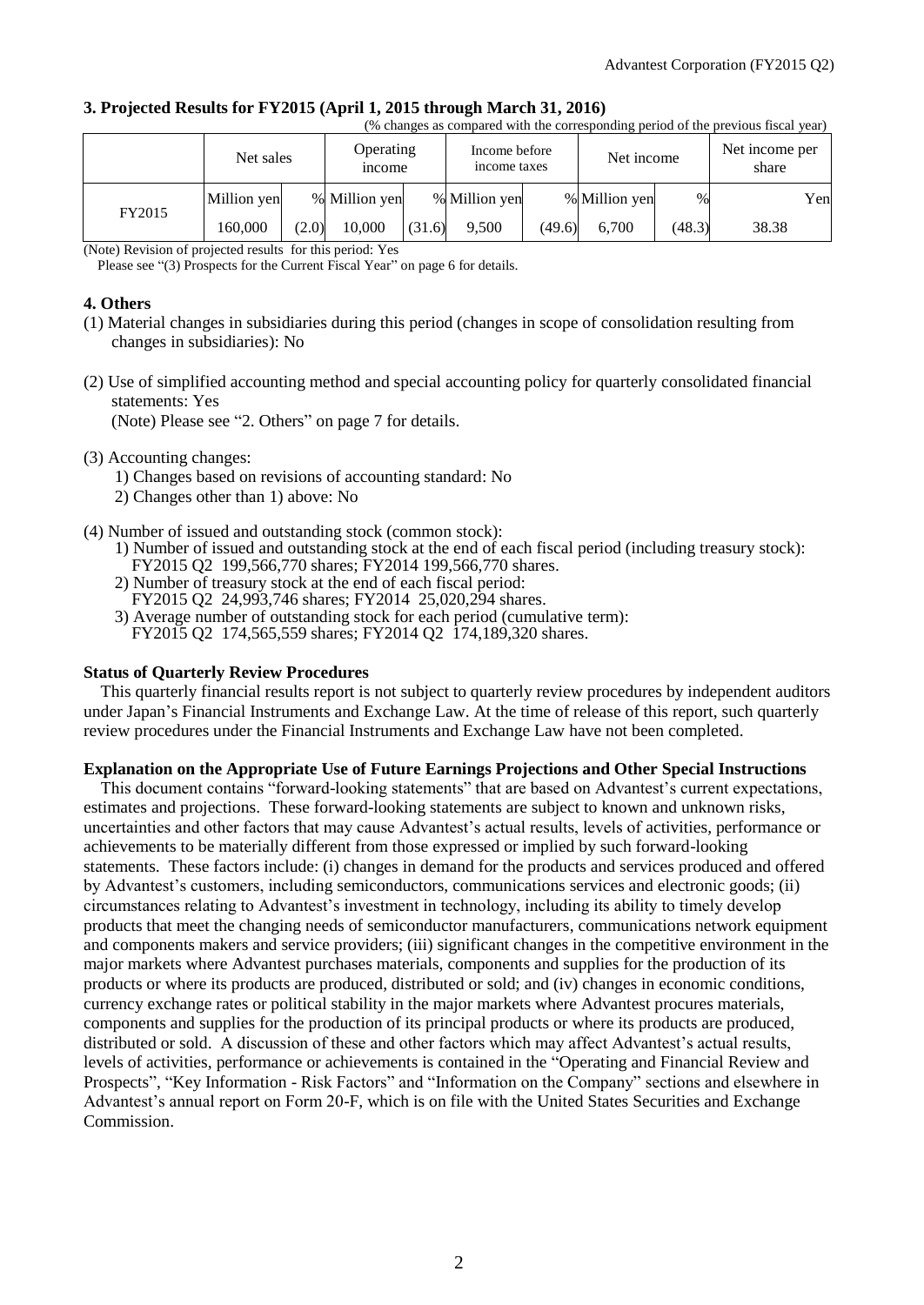## **Contents**

|    |                                                                                                                                                        | $P_4$     |
|----|--------------------------------------------------------------------------------------------------------------------------------------------------------|-----------|
|    |                                                                                                                                                        | $P_4$     |
|    |                                                                                                                                                        | $P_{0.6}$ |
|    |                                                                                                                                                        | $P_{0.6}$ |
| 2. | Others $\cdots$ $\cdots$ $\cdots$ $\cdots$ $\cdots$ $\cdots$ $\cdots$ $\cdots$ $\cdots$ $\cdots$ $\cdots$ $\cdots$ $\cdots$ $\cdots$ $\cdots$ $\cdots$ | P. 7      |
|    | (1) Use of Simplified Accounting Method and Special Accounting Policy for                                                                              |           |
|    |                                                                                                                                                        | P. 7      |
| 3. |                                                                                                                                                        | P. 8      |
|    |                                                                                                                                                        | P. 8      |
|    | (2) Consolidated Statements of Operations (Unaudited)                                                                                                  | P.10      |
|    | (3) Consolidated Statements of Comprehensive Income (Loss) (Unaudited)                                                                                 | P.12      |
|    | (4) Consolidated Statements of Cash Flows (Unaudited)                                                                                                  | P.13      |
|    | (5) Notes to Consolidated Financial Statements                                                                                                         | P.14      |
|    |                                                                                                                                                        | P.14      |
|    | (Notes on Significant Changes to Stockholders' Equity)                                                                                                 | P.14      |
|    |                                                                                                                                                        | P.14      |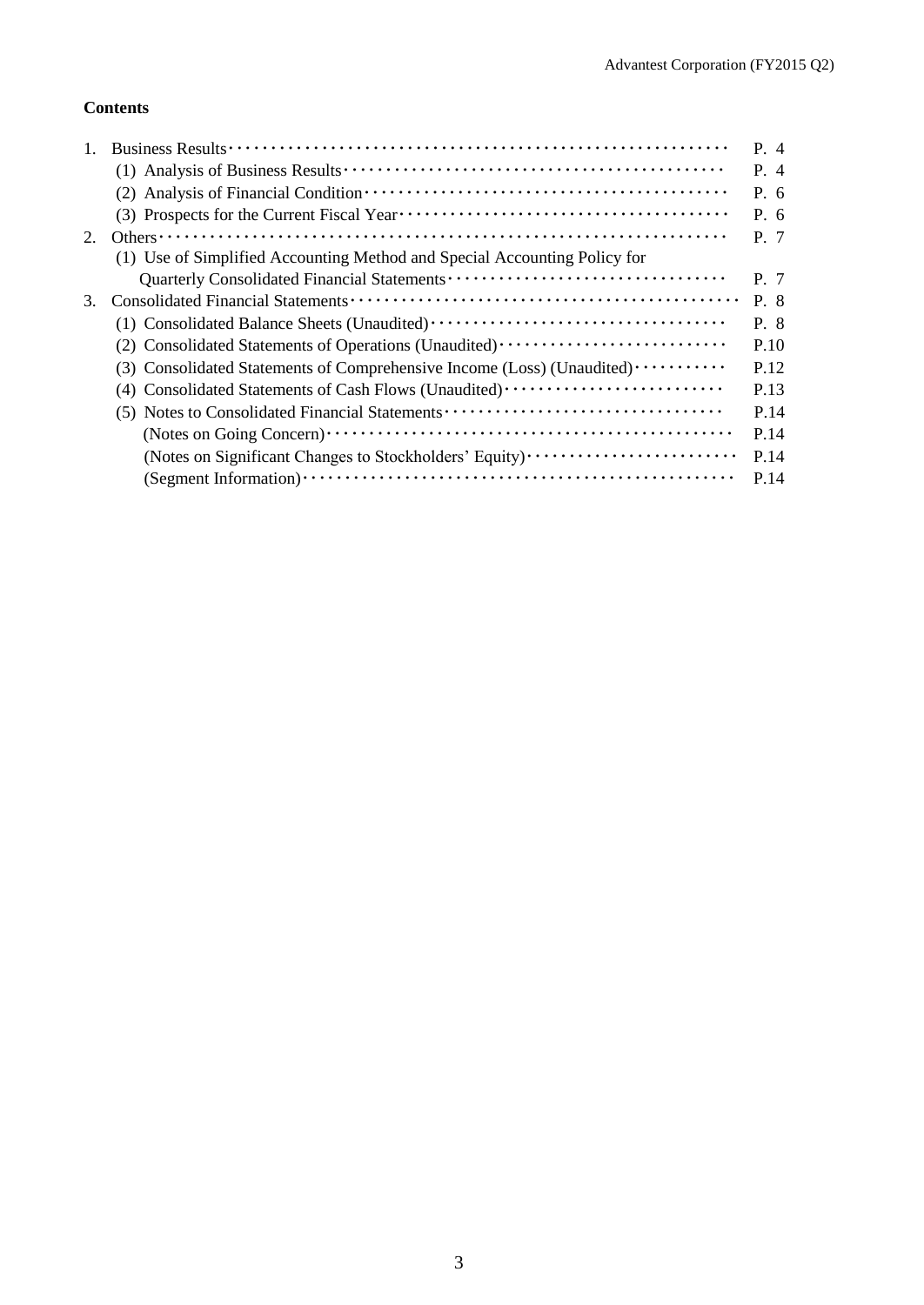### 1. Business Results

### (1) Analysis of Business Results

Consolidated Financial Results of FY2015 Q2 (April 1, 2015 through September 30, 2015)

|                            |                                        |                                        | (in billion yen)                                                                                    |
|----------------------------|----------------------------------------|----------------------------------------|-----------------------------------------------------------------------------------------------------|
|                            | Six months ended<br>September 30, 2014 | Six months ended<br>September 30, 2015 | As compared to the<br>corresponding period of<br>the previous<br>fiscal year<br>increase (decrease) |
| Orders received            | 87.4                                   | 71.1                                   | (18.7%)                                                                                             |
| Net sales                  | 78.9                                   | 86.7                                   | 9.8%                                                                                                |
| Operating income           | 6.4                                    | 6.7                                    | 5.6%                                                                                                |
| Income before income taxes | 8.0                                    | 6.3                                    | $(21.4\%)$                                                                                          |
| Net income                 | 4.6                                    | 4.4                                    | $(3.4\%)$                                                                                           |

During Advantest's first half of fiscal year 2015, the global economy maintained its moderate growth trend supported by an improvement in the American economy, although growth was less than initially anticipated due to a slowdown in the Chinese economy.

Semiconductor-related markets benefited from robust investments related to advanced semiconductors used in smartphones and data centers, particularly memory semiconductors. However, macroeconomic factors including falling stock prices and declines in international trade contributed to declining forward visibility, which impacted consumer spending in China and other countries, causing semiconductor manufacturers to limit their new orders for manufacturing equipment.

Amid this increasingly challenging environment, Advantest focused on promoting sales of semiconductor and component test systems while also seeking to increase profitability of its ATE-related peripheral business and other businesses.

As a result, orders received were (Y) 71.1 billion (18.7% decrease in comparison to the corresponding period of the previous fiscal year), net sales were (Y) 86.7 billion (9.8% increase in comparison to the corresponding period of the previous fiscal year), and operating income was (Y) 6.7 billion (5.6% increase in comparison to the corresponding period of the previous fiscal year), representing gains in both net sales and profits. Income before income taxes was (Y) 6.3 billion (21.4% decrease in comparison to the corresponding period of the previous fiscal year) and net income was (Y) 4.4 billion (3.4% decrease in comparison to the corresponding period of the previous fiscal year). The percentage of net sales to overseas customers was 94.2% (92.8% in the corresponding period of the previous fiscal year).

Conditions of business segments are described below.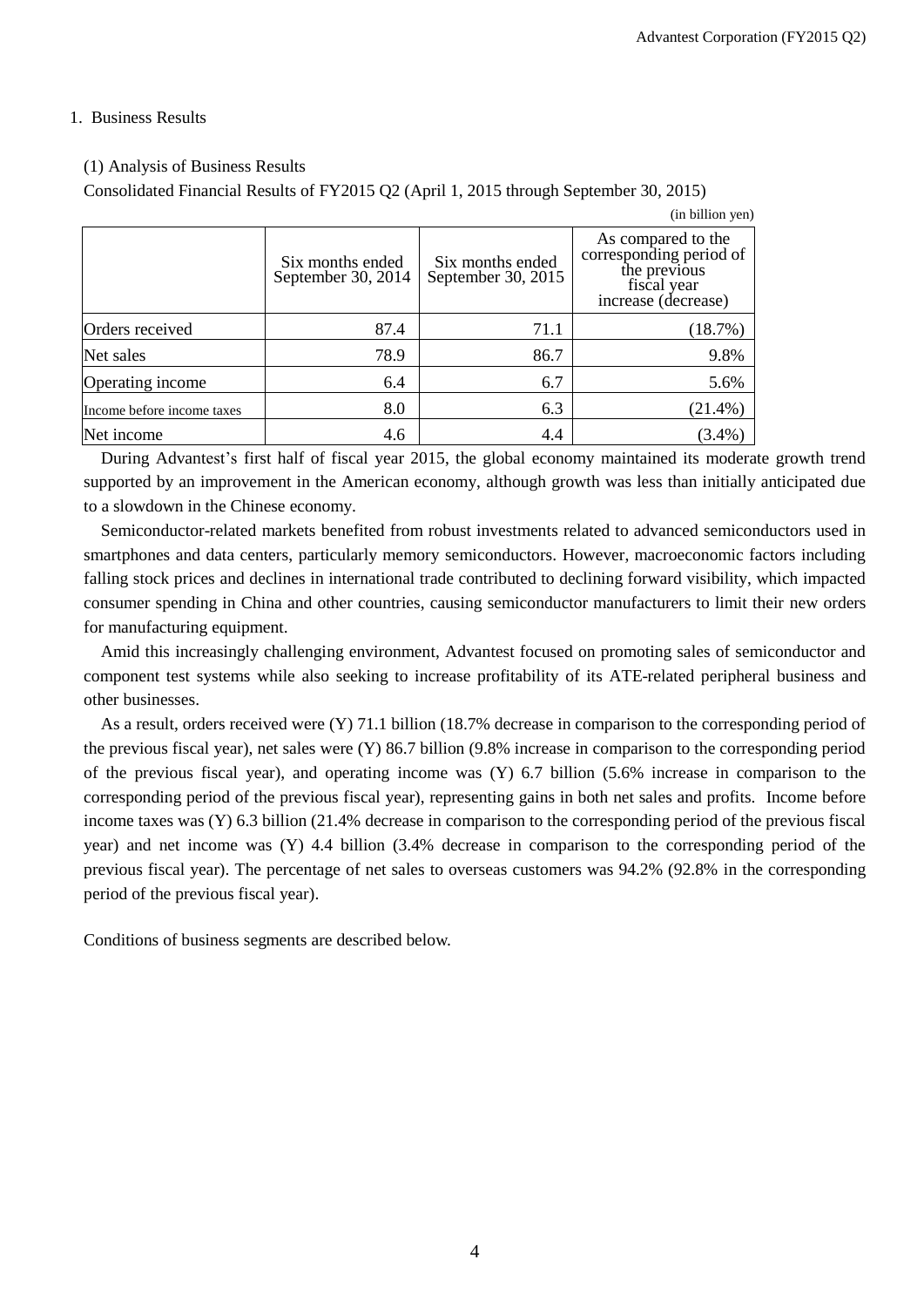<Semiconductor and Component Test System Segment>

|                  |                                        |                                        | (in billion yen)                                                                                    |
|------------------|----------------------------------------|----------------------------------------|-----------------------------------------------------------------------------------------------------|
|                  | Six months ended<br>September 30, 2014 | Six months ended<br>September 30, 2015 | As compared to the<br>corresponding period of<br>the previous<br>fiscal year<br>increase (decrease) |
| Orders received  | 63.9                                   | 39.0                                   | $(38.9\%)$                                                                                          |
| Net sales        | 55.0                                   | 51.2                                   | $(6.9\%)$                                                                                           |
| Operating income | 7.9                                    | 2.8                                    | $(64.8\%)$                                                                                          |

The Semiconductor and Component Test System Segment logged strong sales of memory test systems, reflecting memory semiconductor manufacturers' proactive capital expenditures. However, non-memory test system sales were slow since the summer due to declines in the PC market and lower sales of smartphones in China.

As a result of the above, orders received were (Y) 39.0 billion (38.9% decrease in comparison to the corresponding period of the previous fiscal year), net sales were (Y) 51.2 billion (6.9% decrease in comparison to the corresponding period of the previous fiscal year), and operating income was 2.8 billion (64.8% decrease in comparison to the corresponding period of the previous fiscal year).

 $<$  Mechatronics System Segment $>$ 

|                  |                                        |                                        | (in billion yen)                                                                                    |
|------------------|----------------------------------------|----------------------------------------|-----------------------------------------------------------------------------------------------------|
|                  | Six months ended<br>September 30, 2014 | Six months ended<br>September 30, 2015 | As compared to the<br>corresponding period of<br>the previous<br>fiscal year<br>increase (decrease) |
| Orders received  | 11.9                                   | 17.8                                   | 49.7%                                                                                               |
| Net sales        | 11.1                                   | 20.3                                   | 82.5%                                                                                               |
| Operating income | 0.7                                    | 4.5                                    | 6.3 times                                                                                           |

The Mechatronics System Segment also benefited from proactive capital expenditures by memory semiconductor manufacturers, which contributed to a strong quarter for the device interface business. Additionally, the nanotechnology business saw strong sales amid growing demand for further miniaturization of semiconductors and electronic materials.

As a result of the above, orders received were (Y) 17.8 billion (49.7% increase in comparison to the corresponding period of the previous fiscal year), net sales were (Y) 20.3 billion (82.5% increase in comparison to the corresponding period of the previous fiscal year), and operating income was 4.5 billion (6.3 times increase in comparison to the corresponding period of the previous fiscal year).

<Services, Support and Others Segment>

|                  |                                        |                                        | (in billion yen)                                                                                    |
|------------------|----------------------------------------|----------------------------------------|-----------------------------------------------------------------------------------------------------|
|                  | Six months ended<br>September 30, 2014 | Six months ended<br>September 30, 2015 | As compared to the<br>corresponding period of<br>the previous<br>fiscal year<br>increase (decrease) |
| Orders received  | 11.7                                   | 14.2                                   | 21.7%                                                                                               |
| Net sales        | 12.9                                   | 15.2                                   | 18.0%                                                                                               |
| Operating income | 1.6                                    | 2.3                                    | 48.7%                                                                                               |

The Services, Support and Others Segment continued to generate higher net sales and profits from its field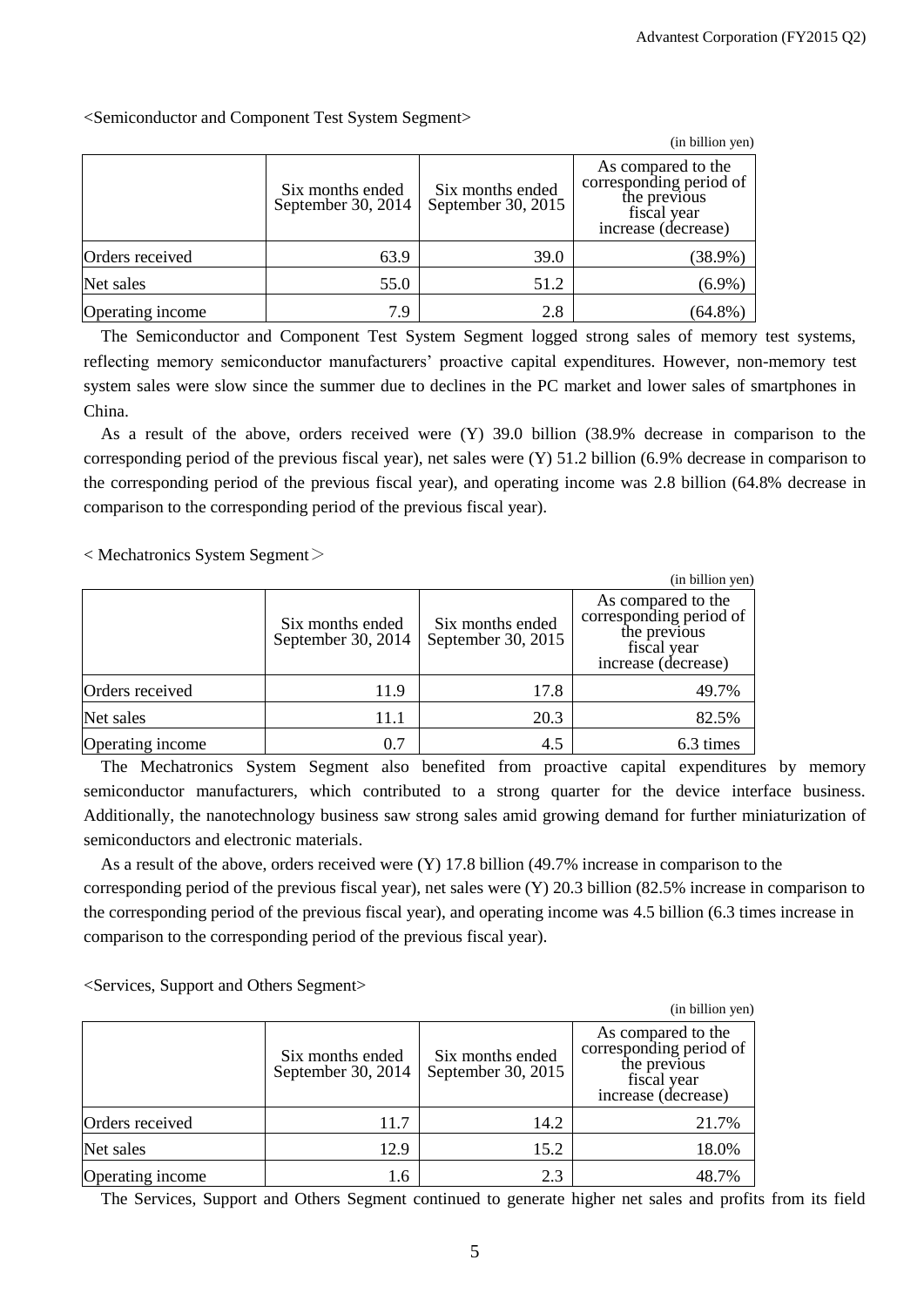services business due to increasing number of annual maintenance contracts. SSD test systems, a new business, also saw strong sales.

As a result of the above, orders received were (Y) 14.2 billion (21.7% increase in comparison to the corresponding period of the previous fiscal year), net sales were (Y) 15.2 billion (18.0% increase in comparison to the corresponding period of the previous fiscal year), and operating income was 2.3 billion (48.7% increase in comparison to the corresponding period of the previous fiscal year).

#### (2) Analysis of Financial Condition

Total assets at September 30, 2015 amounted to (Y) 259.8 billion, a decrease of (Y) 13.3 billion compared to March 31, 2015, primarily due to a decrease of  $(Y)$  11.1 billion and  $(Y)$  1.5 billion in cash and cash equivalents and property, plant and equipment, respectively. The amount of total liabilities was (Y) 116.1 billion, a decrease of (Y) 16.1 billion compared to March 31, 2015, primarily due to a redemption of (Y) 10.0 billion in corporate bonds and a decrease of (Y) 5.0 billion in trade accounts payable. Stockholders' equity was (Y) 143.7 billion. Equity to assets ratio was 55.3%, an increase of 3.7 percentage points from March 31, 2015.

#### (Cash Flow Condition)

Cash and cash equivalents held at September 30, 2015 were (Y) 86.5 billion, a decrease of (Y) 11.1 billion from March 31, 2015. Significant cash flows during the first half of this fiscal year and their causes are described below.

Net cash provided by operating activities was  $(Y)$  1.5 billion (net cash inflow of  $(Y)$  13.4 billion in the corresponding period of the previous fiscal year). This amount was primarily attributable to a decrease of (Y) 4.7 billion and (Y) 1.6 billion in trade accounts payable and customer prepayments, respectively, and adjustments of non cash items such as depreciation and amortization in addition to the net income of (Y) 4.4 billion.

Net cash used in investing activities was (Y) 1.4 billion (net cash outflow of (Y) 0.1 billion in the corresponding period of the previous fiscal year). This amount was primarily attributable to payments for acquisition of tangible fixed assets in the amount of (Y) 1.4 billion.

Net cash used in financing activities was  $(Y)$  11.7 billion (net cash outflow of  $(Y)$ ) 0.8 billion in the corresponding period of the previous fiscal year). This amount was primarily attributable to redemption of corporate bonds (Y) 10.0 billion and dividends paid of (Y) 1.7 billion.

#### (3) Prospects for the Current Fiscal Year

Advantest expects that the trend for a society with greater safety and comfort, as embodied in the global adoption of smartphones and acceleration of computerization of automobiles, will drive future growth in the semiconductor industry and related markets.

Regarding the business environment for the current fiscal year, Advantest expects that its non-memory test system business will face difficult conditions for a while but expects that demand will recover in the new year when an increase in production of semiconductors for high-end smartphones is anticipated. Memory test systems are expected to continue to attract robust customer interest through the fiscal year since major semiconductor manufacturers are planning to expand their DRAM and NAND flash memory production capacity.

Additionally, Advantest anticipates growth in its mechatronics system business, including device interfaces and nanotechnology products, and services, support and others business due to its strategy to increase profitability.

Due to the recent slowdown in demand for non-memory test systems starting in the summer and the expected decrease in the percentage of net sales constituting high profitability products, Advantest has revised its full-year forecast as follows: net sales of  $(Y)$  160.0 billion; operating income of  $(Y)$  10.0 billion; and net income of  $(Y)$  6.7 billion. These forecasts are based on foreign exchange rates of 120 JPY to 1 USD and 135 JPY to 1 Euro.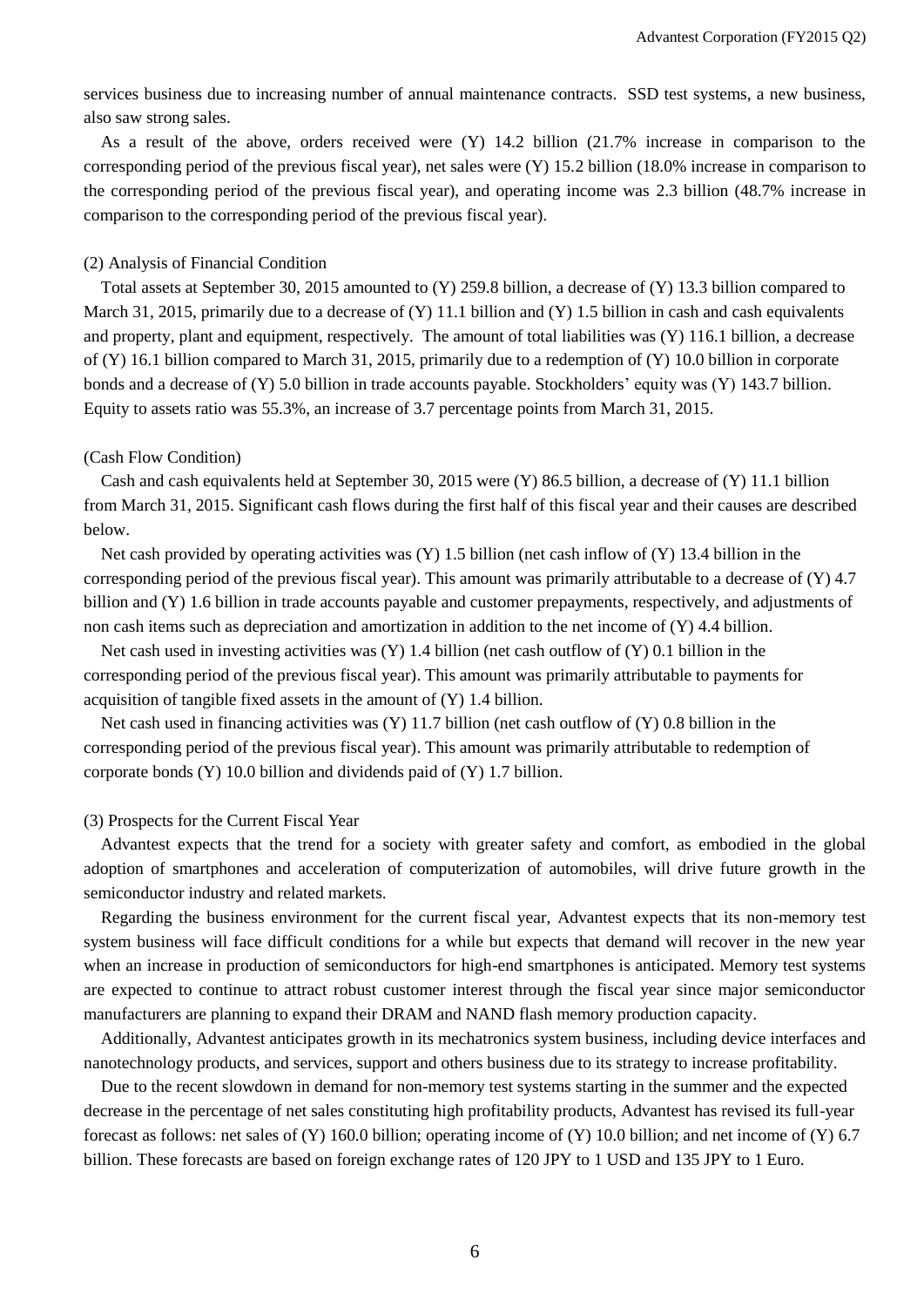## 2. Others

(1) Use of Simplified Accounting Method and Special Accounting Policy for Quarterly Consolidated Financial Statements

Tax expense is measured using an estimated annual effective tax rate. Advantest makes, at the end of the first half, its best estimate of the annual effective tax rate for the full fiscal year and uses that rate to provide for income taxes on a current year-to-date basis. The estimated effective tax rate includes the deferred tax effects of expected year-end temporary differences and carryforwards, and the effects of valuation allowances for deferred tax assets.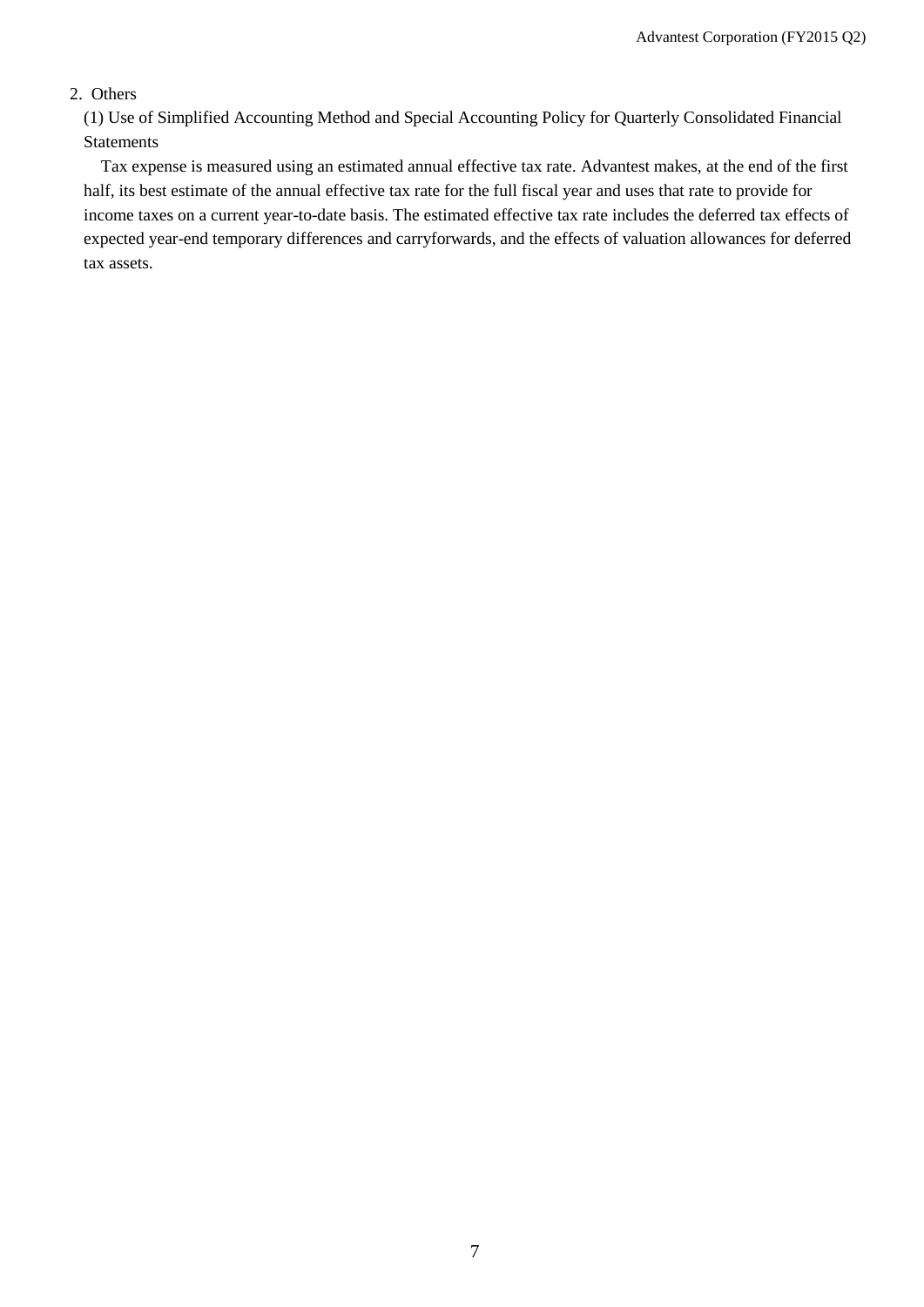# 3. Consolidated Financial Statements

# (1)Consolidated Balance Sheets (Unaudited)

|                                    |   | <b>Yen (Millions)</b> |                           |  |  |
|------------------------------------|---|-----------------------|---------------------------|--|--|
| <b>Assets</b>                      |   | <b>March 31, 2015</b> | <b>September 30, 2015</b> |  |  |
| Current assets:                    |   |                       |                           |  |  |
| Cash and cash equivalents          | ¥ | 97,574                | 86,506                    |  |  |
| Trade receivables, net             |   | 24,960                | 24,219                    |  |  |
| Inventories                        |   | 37,210                | 36,572                    |  |  |
| Other current assets               |   | 5,057                 | 6,393                     |  |  |
| Total current assets               |   | 164,801               | 153,690                   |  |  |
| Investment securities              |   | 2,249                 | 2,088                     |  |  |
| Property, plant and equipment, net |   | 38,480                | 36,998                    |  |  |
| Intangible assets, net             |   | 4,085                 | 3,691                     |  |  |
| Goodwill                           |   | 54,590                | 54,495                    |  |  |
| Other assets                       |   | 8,836                 | 8,808                     |  |  |
| Total assets                       | ¥ | 273,041               | 259,770                   |  |  |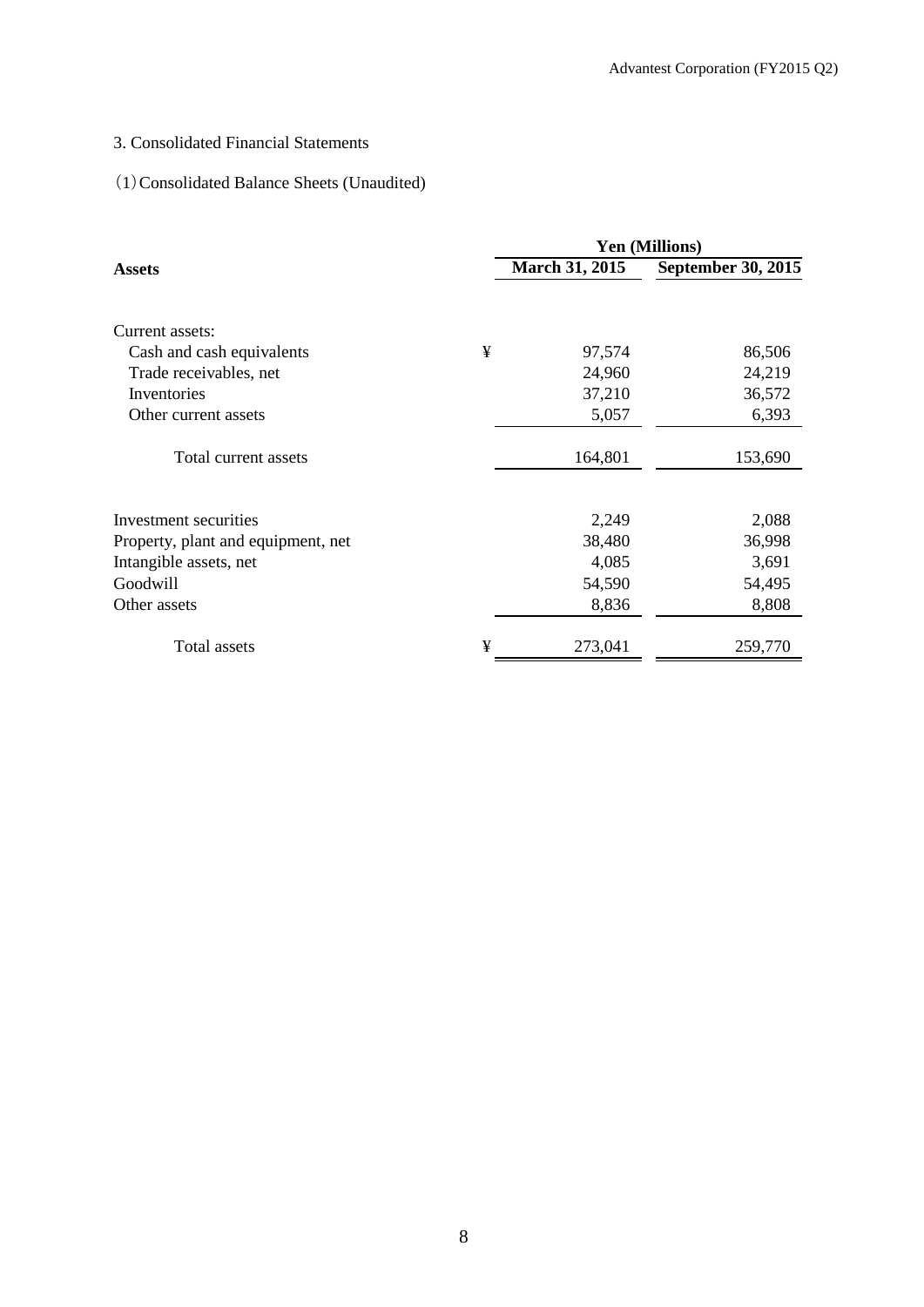| <b>Yen (Millions)</b> |                                                                                              |  |  |
|-----------------------|----------------------------------------------------------------------------------------------|--|--|
| <b>March 31, 2015</b> | September 30, 2015                                                                           |  |  |
|                       |                                                                                              |  |  |
|                       |                                                                                              |  |  |
|                       | 13,123                                                                                       |  |  |
|                       | 9,725                                                                                        |  |  |
|                       | 2,214                                                                                        |  |  |
|                       | 1,627                                                                                        |  |  |
|                       |                                                                                              |  |  |
|                       | 3,459                                                                                        |  |  |
|                       | 2,939                                                                                        |  |  |
| 49,686                | 33,087                                                                                       |  |  |
|                       | 15,000                                                                                       |  |  |
|                       | 30,104                                                                                       |  |  |
|                       | 35,982                                                                                       |  |  |
| 2,264                 | 1,878                                                                                        |  |  |
| 132,103               | 116,051                                                                                      |  |  |
|                       |                                                                                              |  |  |
|                       |                                                                                              |  |  |
| 32,363                | 32,363                                                                                       |  |  |
| 43,770                | 43,761                                                                                       |  |  |
| 141,104               | 143,730                                                                                      |  |  |
| 18,387                | 18,450                                                                                       |  |  |
| (94, 686)             | (94, 585)                                                                                    |  |  |
| 140,938               | 143,719                                                                                      |  |  |
| 273,041               | 259,770                                                                                      |  |  |
|                       | 18,101<br>10,482<br>2,106<br>1,525<br>10,000<br>4,900<br>2,572<br>15,000<br>30,119<br>35,034 |  |  |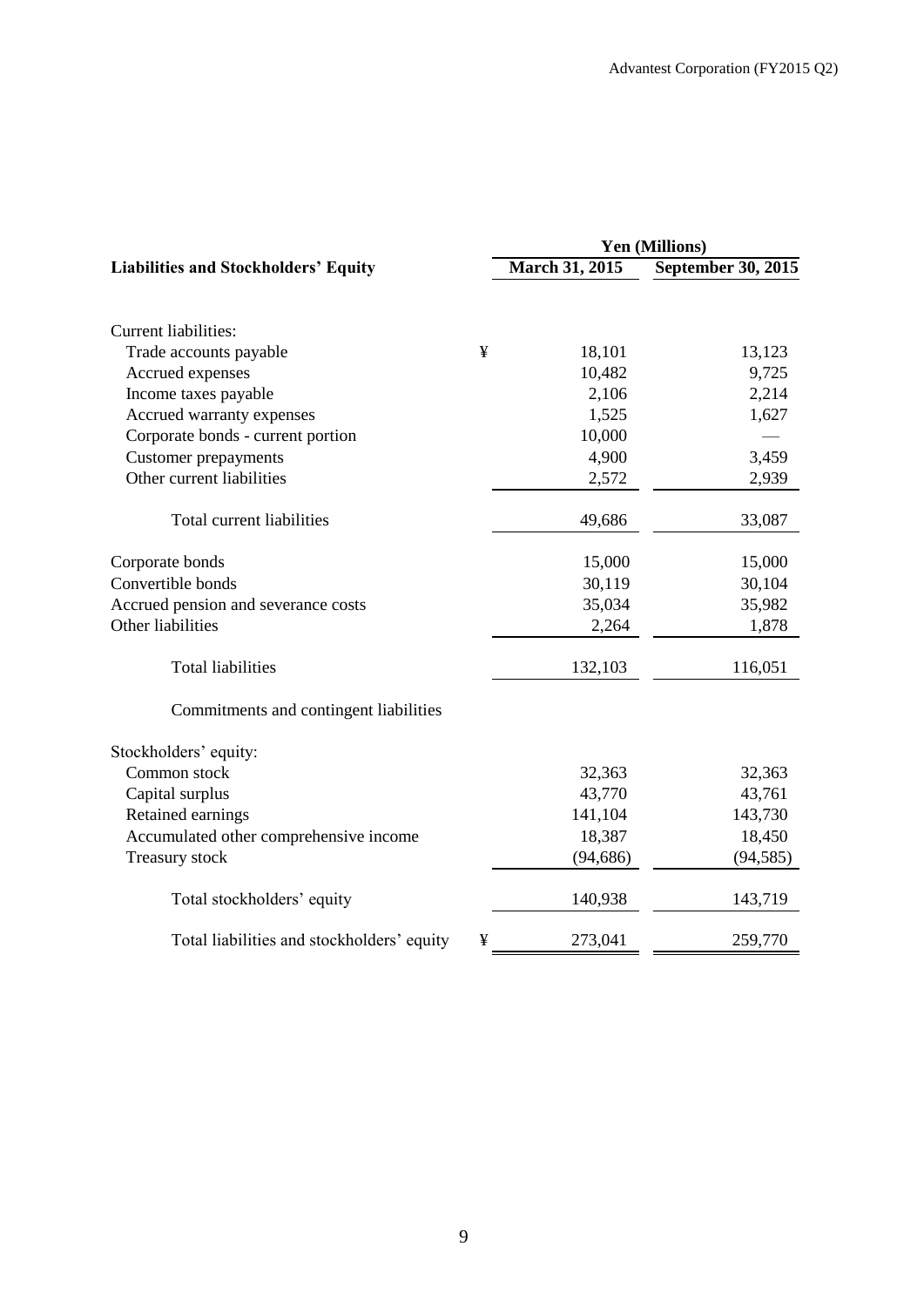# (2)Consolidated Statements of Operations (Unaudited)

|                                              |   | Yen (Millions)                                |                                                      |
|----------------------------------------------|---|-----------------------------------------------|------------------------------------------------------|
|                                              |   | Six months ended<br><b>September 30, 2014</b> | <b>Six months ended</b><br><b>September 30, 2015</b> |
| Net sales                                    | ¥ | 78,943                                        | 86,665                                               |
| Cost of sales                                |   | 35,697                                        | 39,715                                               |
| Gross profit                                 |   | 43,246                                        | 46,950                                               |
| Research and development expenses            |   | 15,022                                        | 15,978                                               |
| Selling, general and administrative expenses |   | 21,832                                        | 24,224                                               |
| Operating income                             |   | 6,392                                         | 6,748                                                |
| Other income (expense):                      |   |                                               |                                                      |
| Interest and dividend income                 |   | 88                                            | 154                                                  |
| Interest expense                             |   | (68)                                          | (55)                                                 |
| Gain on sale of investment securities        |   | 559                                           |                                                      |
| Other, net                                   |   | 1,046                                         | (542)                                                |
| Total other income (expense)                 |   | 1,625                                         | (443)                                                |
| Income before income taxes                   |   | 8,017                                         | 6,305                                                |
| Income taxes (benefit)                       |   | 3,432                                         | 1,874                                                |
| Net income                                   | ¥ | 4,585                                         | 4,431                                                |

|                       |   | Yen                                           |                                               |  |
|-----------------------|---|-----------------------------------------------|-----------------------------------------------|--|
|                       |   | Six months ended<br><b>September 30, 2014</b> | Six months ended<br><b>September 30, 2015</b> |  |
| Net income per share: |   |                                               |                                               |  |
| Basic                 | ¥ | 26.32                                         | 25.38                                         |  |
| Diluted               |   | 23.79                                         | 22.94                                         |  |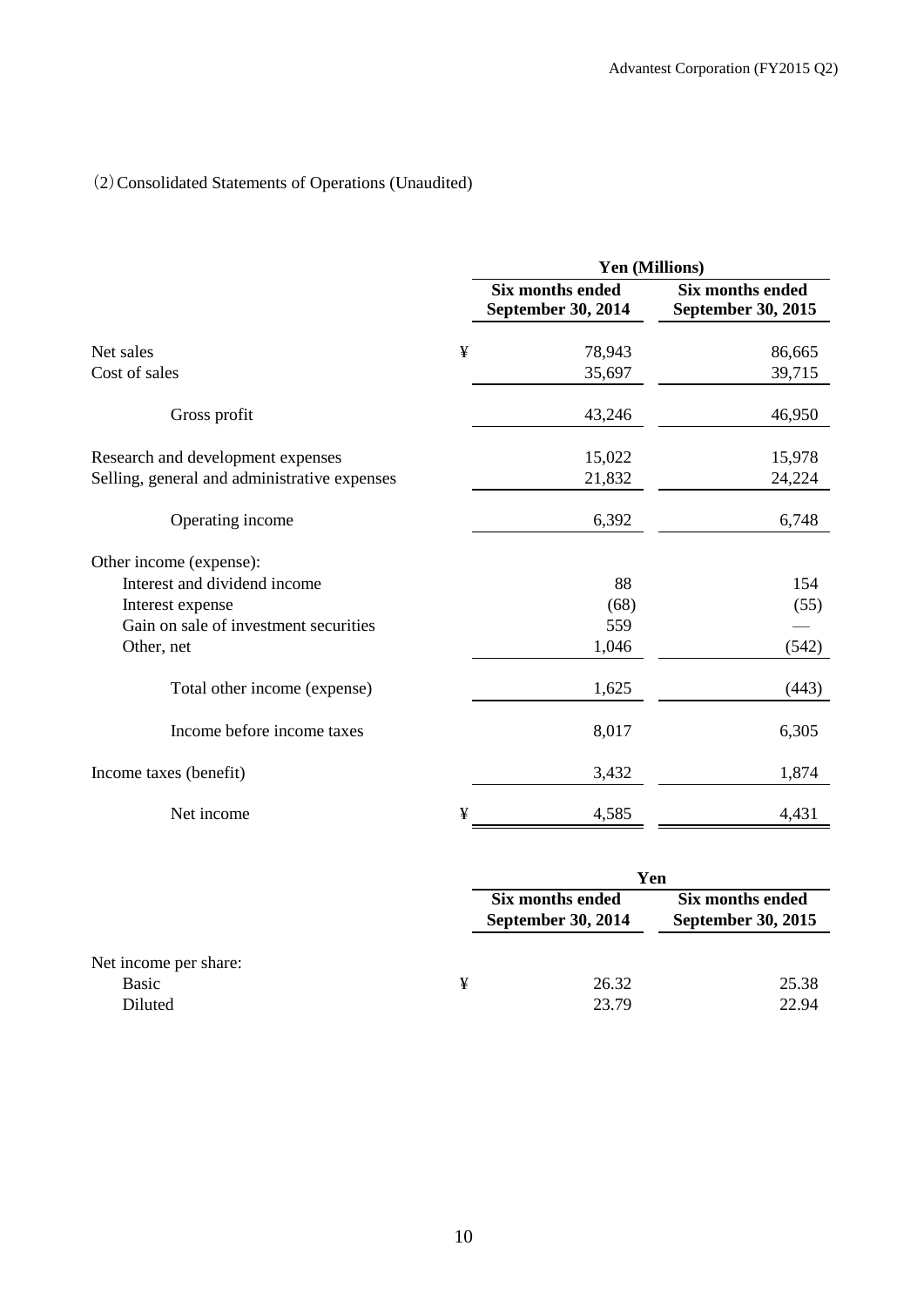|                                              |   |                                          | Yen (Millions)                           |
|----------------------------------------------|---|------------------------------------------|------------------------------------------|
|                                              |   | Three months ended<br>September 30, 2014 | Three months ended<br>September 30, 2015 |
| Net sales                                    | ¥ | 42,114                                   | 46,388                                   |
| Cost of sales                                |   | 19,119                                   | 22,053                                   |
| Gross profit                                 |   | 22,995                                   | 24,335                                   |
| Research and development expenses            |   | 7,641                                    | 8,017                                    |
| Selling, general and administrative expenses |   | 11,364                                   | 12,279                                   |
| Operating income                             |   | 3,990                                    | 4,039                                    |
| Other income (expense):                      |   |                                          |                                          |
| Interest and dividend income                 |   | 29                                       | 64                                       |
| Interest expense                             |   | (34)                                     | (25)                                     |
| Other, net                                   |   | 840                                      | (576)                                    |
| Total other income (expense)                 |   | 835                                      | (537)                                    |
| Income before income taxes                   |   | 4,825                                    | 3,502                                    |
| Income taxes (benefit)                       |   | 1,579                                    | 974                                      |
| Net income                                   | ¥ | 3,246                                    | 2,528                                    |

|                                           |   |                                                 | Yen                                             |  |  |
|-------------------------------------------|---|-------------------------------------------------|-------------------------------------------------|--|--|
|                                           |   | Three months ended<br><b>September 30, 2014</b> | Three months ended<br><b>September 30, 2015</b> |  |  |
| Net income per share:<br>Basic<br>Diluted | ¥ | 18.64<br>16.85                                  | 14.48<br>13.10                                  |  |  |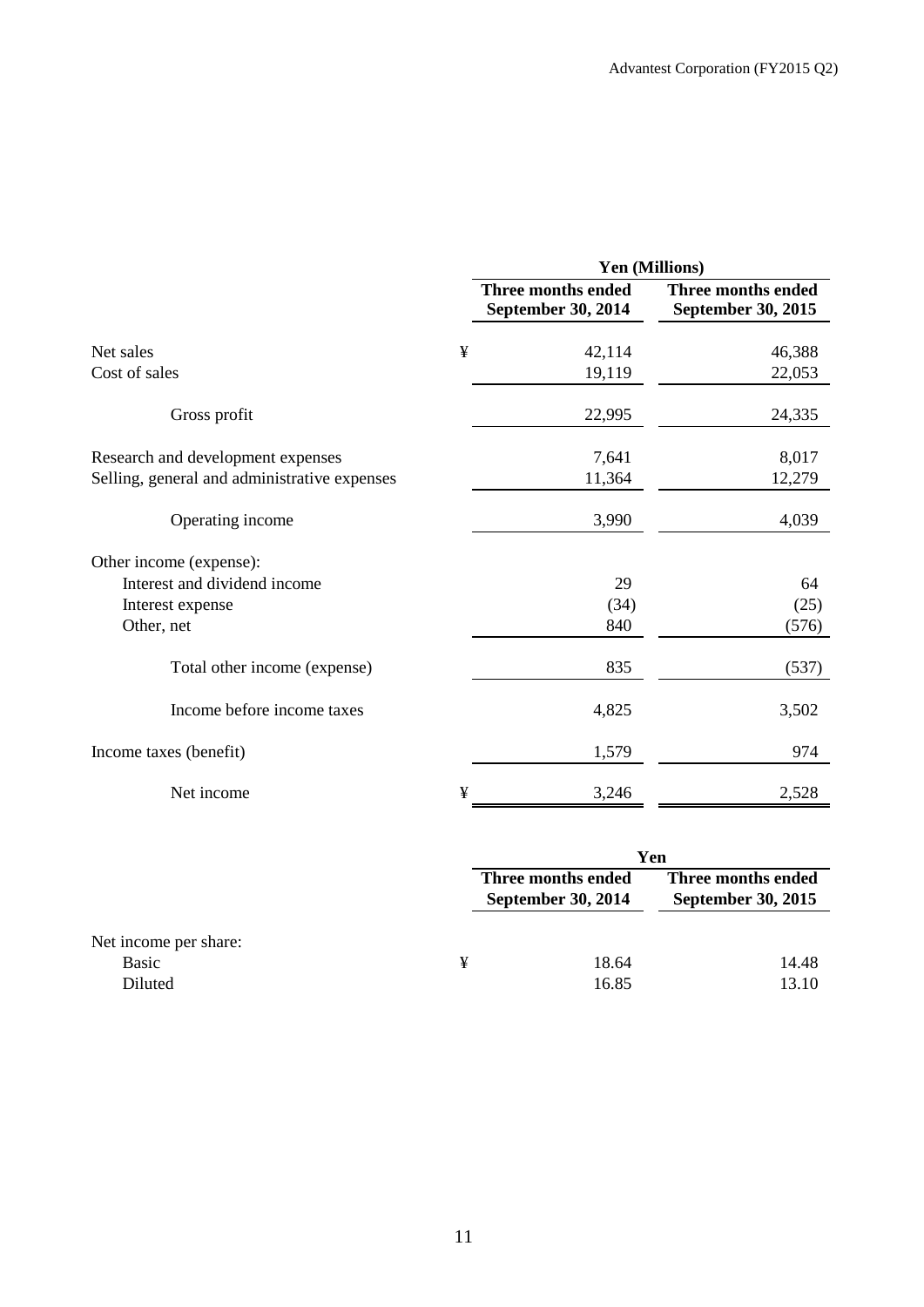# (3)Consolidated Statements of Comprehensive Income (Loss) (Unaudited)

|                                                        |   | Yen (Millions)                                |                                        |  |  |
|--------------------------------------------------------|---|-----------------------------------------------|----------------------------------------|--|--|
|                                                        |   | Six months ended<br><b>September 30, 2014</b> | Six months ended<br>September 30, 2015 |  |  |
| Comprehensive income (loss)                            |   |                                               |                                        |  |  |
| Net income                                             | ¥ | 4,585                                         | 4,431                                  |  |  |
| Other comprehensive income (loss), net of tax          |   |                                               |                                        |  |  |
| Foreign currency translation adjustments               |   | 6,661                                         | (554)                                  |  |  |
| Net unrealized gains (losses) on investment securities |   | (371)                                         | (121)                                  |  |  |
| Pension related adjustments                            |   | 532                                           | 738                                    |  |  |
| Total other comprehensive income (loss)                |   | 6,822                                         | 63                                     |  |  |
| Total comprehensive income (loss)                      | ¥ | 11.407                                        | 4,494                                  |  |  |

|                                                         |   | <b>Yen (Millions)</b>                    |                                                 |
|---------------------------------------------------------|---|------------------------------------------|-------------------------------------------------|
|                                                         |   | Three months ended<br>September 30, 2014 | Three months ended<br><b>September 30, 2015</b> |
| Comprehensive income (loss)                             |   |                                          |                                                 |
| Net income                                              | ¥ | 3.246                                    | 2,528                                           |
| Other comprehensive income (loss), net of tax           |   |                                          |                                                 |
| Foreign currency translation adjustments                |   | 8,727                                    | (3,931)                                         |
| Net unrealized gains (losses) on investment securities: |   | (116)                                    | (318)                                           |
| Pension related adjustments                             |   | 252                                      | 373                                             |
| Total other comprehensive income (loss)                 |   | 8,863                                    | (3,876)                                         |
| Total comprehensive income (loss)                       | ¥ | 12.109                                   | (1,348)                                         |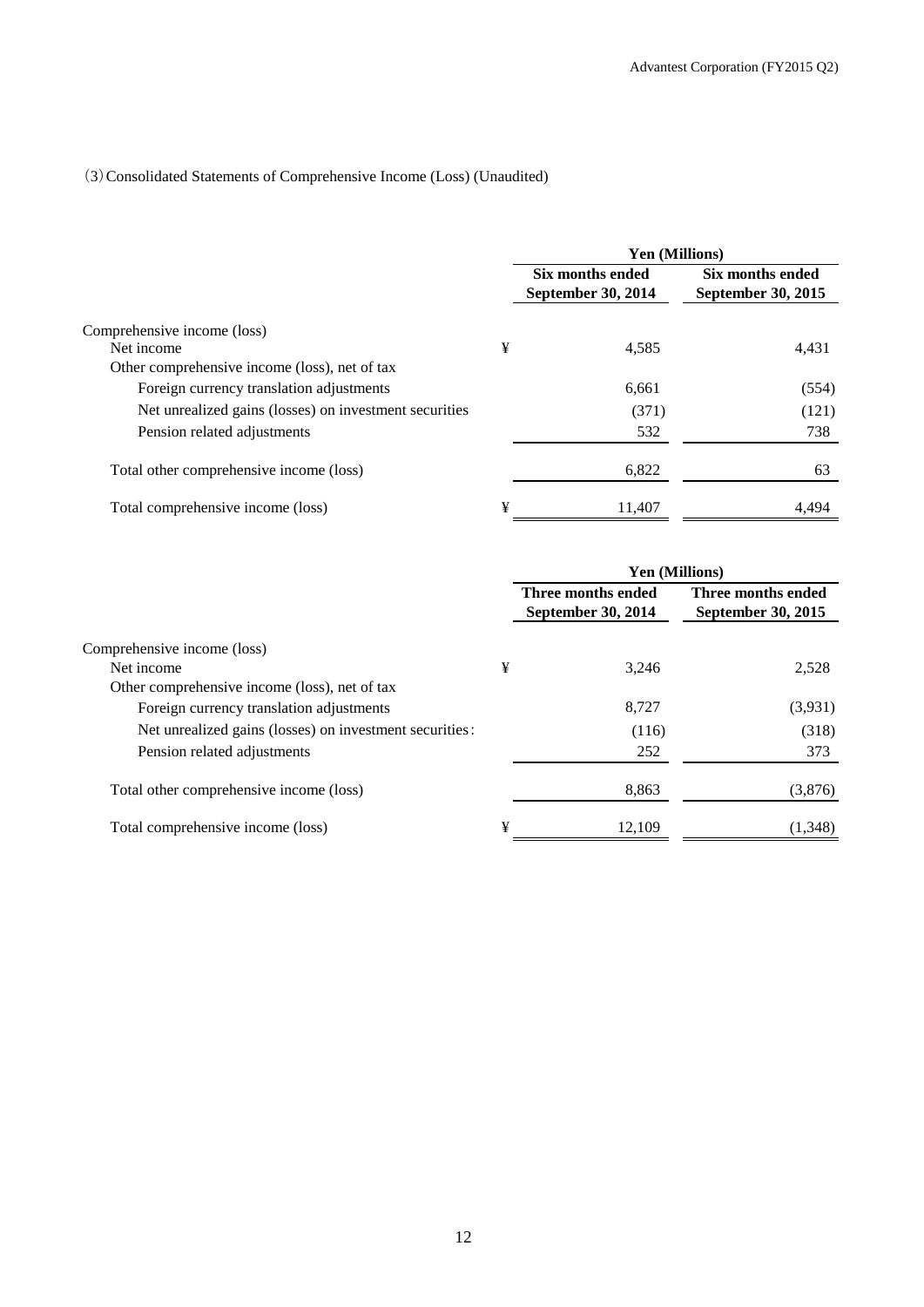# (4)Consolidated Statements of Cash Flows (Unaudited)

|                                                                  | Yen (Millions)     |                    |  |
|------------------------------------------------------------------|--------------------|--------------------|--|
|                                                                  | Six months ended   | Six months ended   |  |
|                                                                  | September 30, 2014 | September 30, 2015 |  |
| Cash flows from operating activities:                            |                    |                    |  |
| Net income                                                       | ¥<br>4,585         | 4,431              |  |
| Adjustments to reconcile net income to net cash                  |                    |                    |  |
| provided by (used in) operating activities:                      |                    |                    |  |
| Depreciation and amortization                                    | 2,514              | 2,740              |  |
| Deferred income taxes                                            | (337)              | 214                |  |
| Gain on sale of investment securities                            | (559)              |                    |  |
| Changes in assets and liabilities:                               |                    |                    |  |
| Trade receivables                                                | (3,828)            | 353                |  |
| Inventories                                                      | 506                | 780                |  |
|                                                                  |                    |                    |  |
| Trade accounts payable                                           | 2,398              | (4,748)            |  |
| Other account payable                                            | 422                | (80)               |  |
| Accrued expenses                                                 | 2,712              | (816)              |  |
| Income taxes payable                                             | 2,975              | (93)               |  |
| Accrued warranty expenses                                        | (127)              | 93                 |  |
| Customer prepayments                                             | 494                | (1,614)            |  |
| Accrued pension and severance costs                              | 247                | 1,410              |  |
| Other                                                            | 1,390              | (1, 191)           |  |
| Net cash provided by (used in) operating activities              | 13,392             | 1,479              |  |
| Cash flows from investing activities:                            |                    |                    |  |
| Proceeds from sale of available-for-sale securities              | 1,557              |                    |  |
| Purchases of property, plant and equipment                       | (1, 497)           | (1,365)            |  |
| Purchases of intangible assets                                   | (249)              | (256)              |  |
| Other                                                            | 47                 | 204                |  |
| Net cash provided by (used in) investing activities              | (142)              | (1, 417)           |  |
| Cash flows from financing activities:                            |                    |                    |  |
| Redemption of corporate bonds                                    |                    | (10,000)           |  |
| Dividends paid                                                   | (845)              | (1,742)            |  |
| Other                                                            | 36                 | (5)                |  |
| Net cash provided by (used in) financing activities              | (809)              | (11, 747)          |  |
| Net effect of exchange rate changes on cash and cash equivalents | 2,065              | 617                |  |
| Net change in cash and cash equivalents                          | 14,506             | (11,068)           |  |
| Cash and cash equivalents at beginning of period                 | 68,997             | 97,574             |  |
| Cash and cash equivalents at end of period                       | ¥<br>83,503        | 86,506             |  |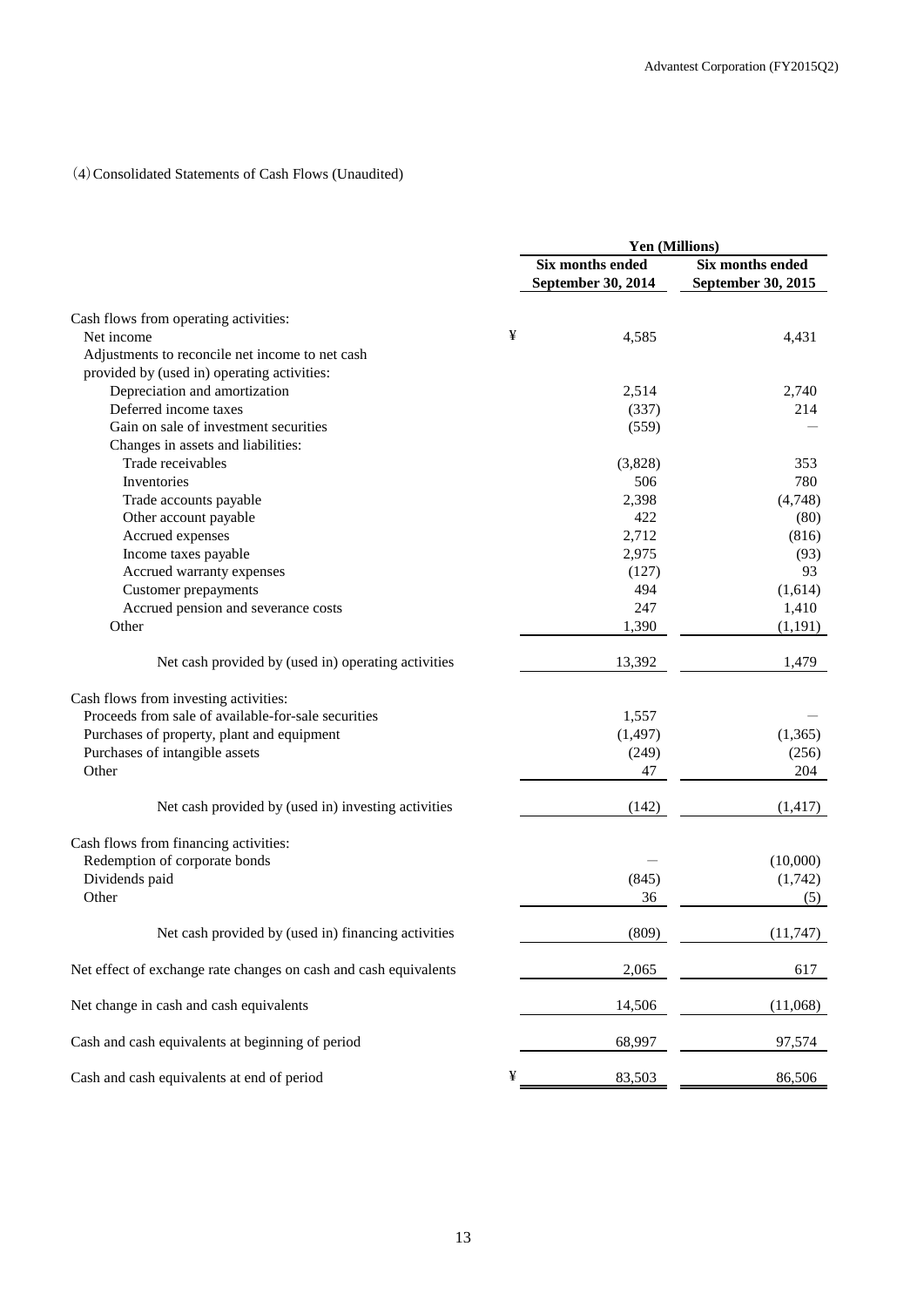## (5)Notes to Consolidated Financial Statements

## (Notes on Going Concern): None

# (Notes on Significant Changes to Stockholders' Equity): None

# (Segment Information)

|                                                   | <b>Yen (Millions)</b>                                                      |                                           |                                    |                                 |        |  |  |  |
|---------------------------------------------------|----------------------------------------------------------------------------|-------------------------------------------|------------------------------------|---------------------------------|--------|--|--|--|
|                                                   | Six months ended September 30, 2014                                        |                                           |                                    |                                 |        |  |  |  |
|                                                   | Semiconductor<br>and<br>Component<br><b>Test System</b><br><b>Business</b> | Mechatronics<br>System<br><b>Business</b> | Services.<br>Support and<br>Others | Elimination<br>and<br>Corporate | Total  |  |  |  |
| Net sales to unaffiliated customers               | ¥<br>54,925                                                                | 11,100                                    | 12,918                             |                                 | 78,943 |  |  |  |
| Inter-segment sales                               | 66                                                                         |                                           |                                    | (66)                            |        |  |  |  |
| Net sales<br>Operating income (loss) before stock | 54,991                                                                     | 11,100                                    | 12,918                             | (66)                            | 78,943 |  |  |  |
| option compensation expense<br>Adjustment:        | 7,904                                                                      | 714                                       | 1,568                              | (3,794)                         | 6,392  |  |  |  |
| Stock option compensation expense                 |                                                                            |                                           |                                    | ¥                               | 6,392  |  |  |  |
| Operating income                                  |                                                                            |                                           |                                    |                                 |        |  |  |  |

|                                                   | Yen (Millions)                      |                                                                            |                                                  |                                    |                                 |        |  |
|---------------------------------------------------|-------------------------------------|----------------------------------------------------------------------------|--------------------------------------------------|------------------------------------|---------------------------------|--------|--|
|                                                   | Six months ended September 30, 2015 |                                                                            |                                                  |                                    |                                 |        |  |
|                                                   |                                     | Semiconductor<br>and<br>Component<br><b>Test System</b><br><b>Business</b> | <b>Mechatronics</b><br>System<br><b>Business</b> | Services.<br>Support and<br>Others | Elimination<br>and<br>Corporate | Total  |  |
| Net sales to unaffiliated customers               | ¥                                   | 51,168                                                                     | 20.258                                           | 15,239                             |                                 | 86,665 |  |
| Inter-segment sales                               |                                     | 24                                                                         |                                                  |                                    | (24)                            |        |  |
| Net sales<br>Operating income (loss) before stock |                                     | 51,192                                                                     | 20.258                                           | 15,239                             | (24)                            | 86,665 |  |
| option compensation expense<br>Adjustment:        |                                     | 2,779                                                                      | 4,509                                            | 2,331                              | (2,871)                         | 6,748  |  |

Stock option compensation expense

Operating income  $\frac{4}{3}$  6,748